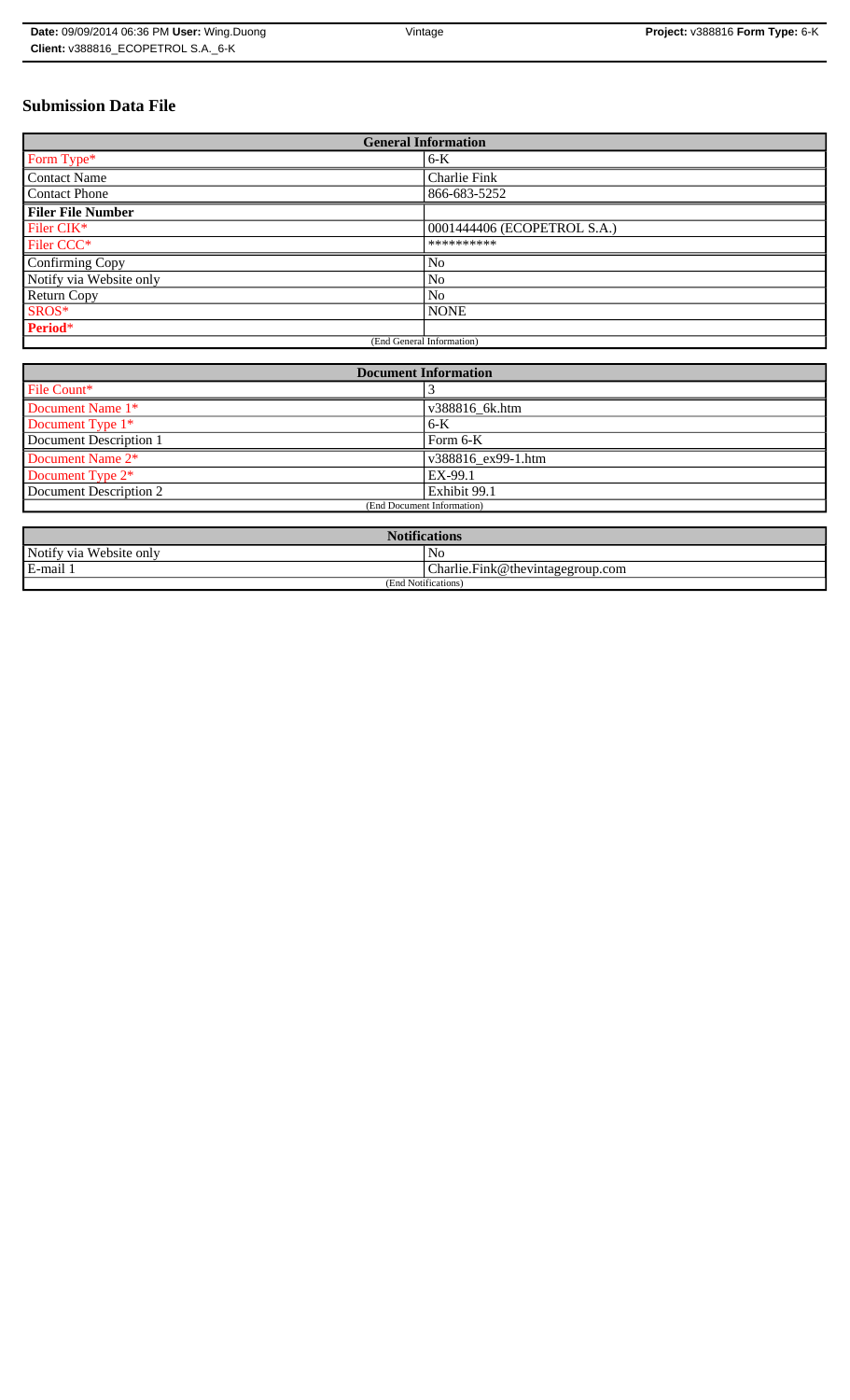## **UNITED STATES**

### **SECURITIES AND EXCHANGE COMMISSION Washington, D.C. 20549**

### **FORM 6-K**

## **REPORT OF FOREIGN PRIVATE ISSUER PURSUANT TO RULE 13a-16 OR 15d-16 UNDER THE SECURITIES EXCHANGE ACT OF 1934**

For the month of September, 2014 Commission File Number 001-34175

ECOPETROL S.A.

(Exact name of registrant as specified in its charter)

N.A. (Translation of registrant's name into English)

COLOMBIA

(Jurisdiction of incorporation or organization)

Carrera 13 No. 36 – 24 BOGOTA D.C. – COLOMBIA

(Address of principal executive offices)

Indicate by check mark whether the registrant files or will file annual reports under cover of Form 20-F or Form 40-F.

Form 20-F  $\boxtimes\,$  Form 40-F  $\Box\,$ 

Indicate by check mark if the registrant is submitting the Form 6-K in paper as permitted by Regulation S-T Rule 101(b)(1)

Yes $\square$  No  $\square$ 

Indicate by check mark if the registrant is submitting the Form 6-K in paper as permitted by Regulation S-T Rule 101(b)(7)

Yes $\square$  No  $\square$ 

Indicate by check mark whether the registrant by furnishing the information contained in this form is also thereby furnishing the information to the Commission pursuant to Rule 12g3-2(b) under the Securities Exchange Act of 1934.

# $Yes \Box No \boxtimes$

If "Yes" is marked, indicate below the file number assigned to the registrant in connection with Rule 12g3-2(b): 82-  $N/A$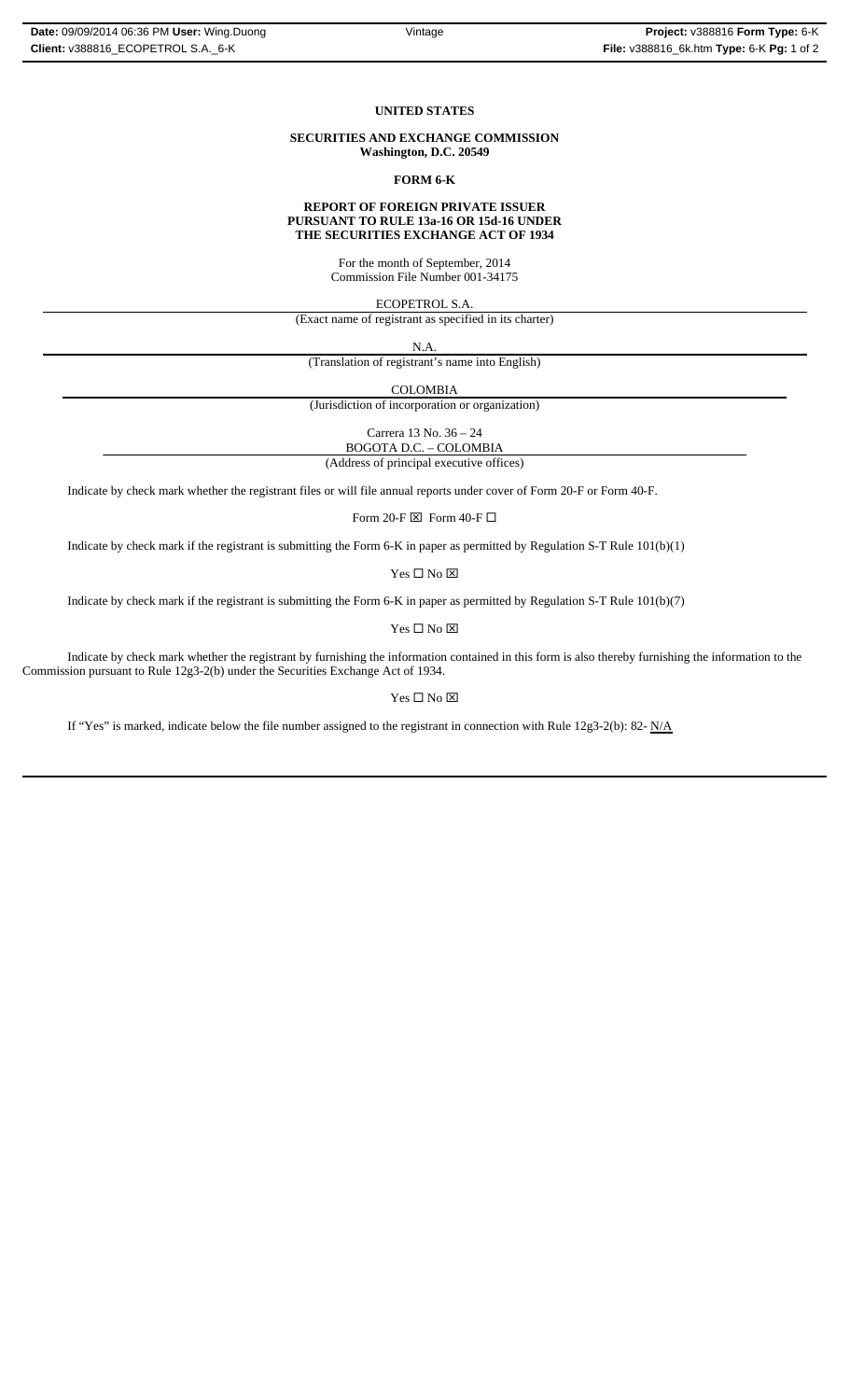| <b>Date: 09/09/2014 06:36 PM User: Wing.Duong</b> |
|---------------------------------------------------|
| Client: v388816 ECOPETROL S.A. 6-K                |

# **SIGNATURES**

Pursuant to the requirements of the Securities Exchange Act of 1934, the registrant has duly caused this report to be signed on its behalf by the undersigned, thereunto duly authorized.

Ecopetrol S.A.

 By: /s/ Alberto Vargas Name: Alberto Vargas Title: Acting Chief Financial Officer

Date: September 9, 2014

2